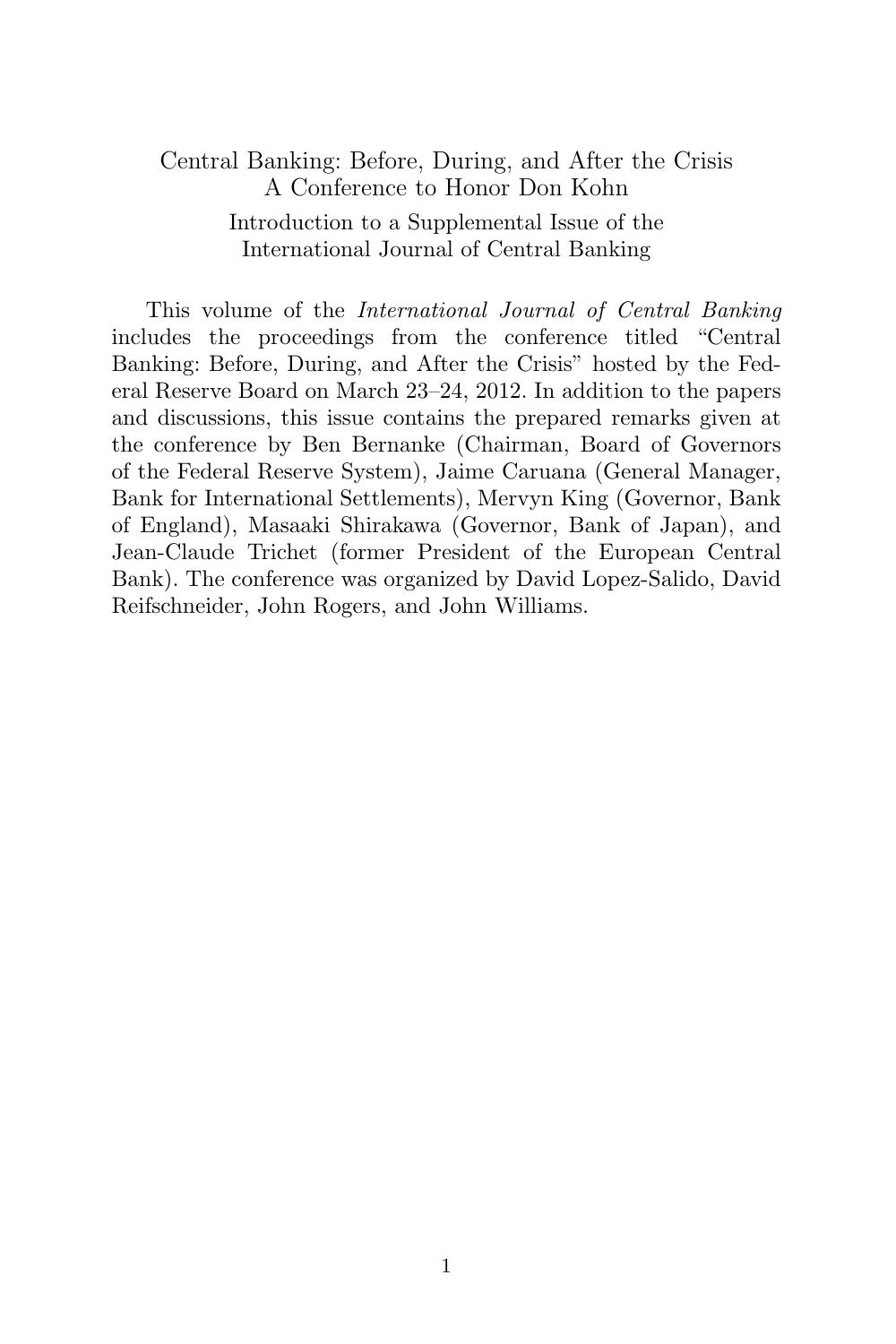## Central Banking: Before, During, and After the Crisis Opening Remarks Chairman Ben S. Bernanke

Distinguished guests, colleagues, and friends: It is my privilege to welcome you to this conference on "Central Banking: Before, During, and After the Crisis," which is jointly sponsored by the Federal Reserve Board and the International Journal of Central Banking.<sup>1</sup> We hope that the conference will foster discussion among policymakers and researchers about the evolving challenges facing central banks around the world. To help get that discussion started, the conference will feature original research on monetary policy, macroprudential regulation, and the provision of liquidity, topics that are obviously highly relevant to the public policy missions of the Federal Reserve and other central banks. The proceedings from this conference will be published in a special issue of the journal and disseminated to researchers in central banks and academic institutions worldwide.

Needless to say, the events of the past few years pose serious challenges to the conventional, pre-crisis views and approaches of central banks and other financial supervisors. The crisis, the recession it sparked, and the subsequent slow recovery, especially in the advanced economies, have demonstrated that we have much to learn about the workings and vulnerabilities of our modern, globalized financial system and its interactions with the broader economy. In responding to these stressful financial and economic developments, the Federal Reserve and other central banks have had to deploy a variety of new tools and approaches to carry out their responsibilities regarding monetary policy and the provision of liquidity, tools about which we still have more to learn. Finally, in the wake of the crisis, the Federal Reserve and other regulatory agencies have been charged with challenging new responsibilities in the area of macroprudential supervision, with the objective of promoting financial stability and reducing the likelihood and the costs of a future financial crisis.

<sup>&</sup>lt;sup>1</sup>More information about the conference, held at the Madison Hotel, Washington, DC, March 23–24, 2012 is available on the Board's web site at www.federalreserve.gov/newsevents/conferences/central-banking-conferencebefore-during-after-crisis-about.htm.